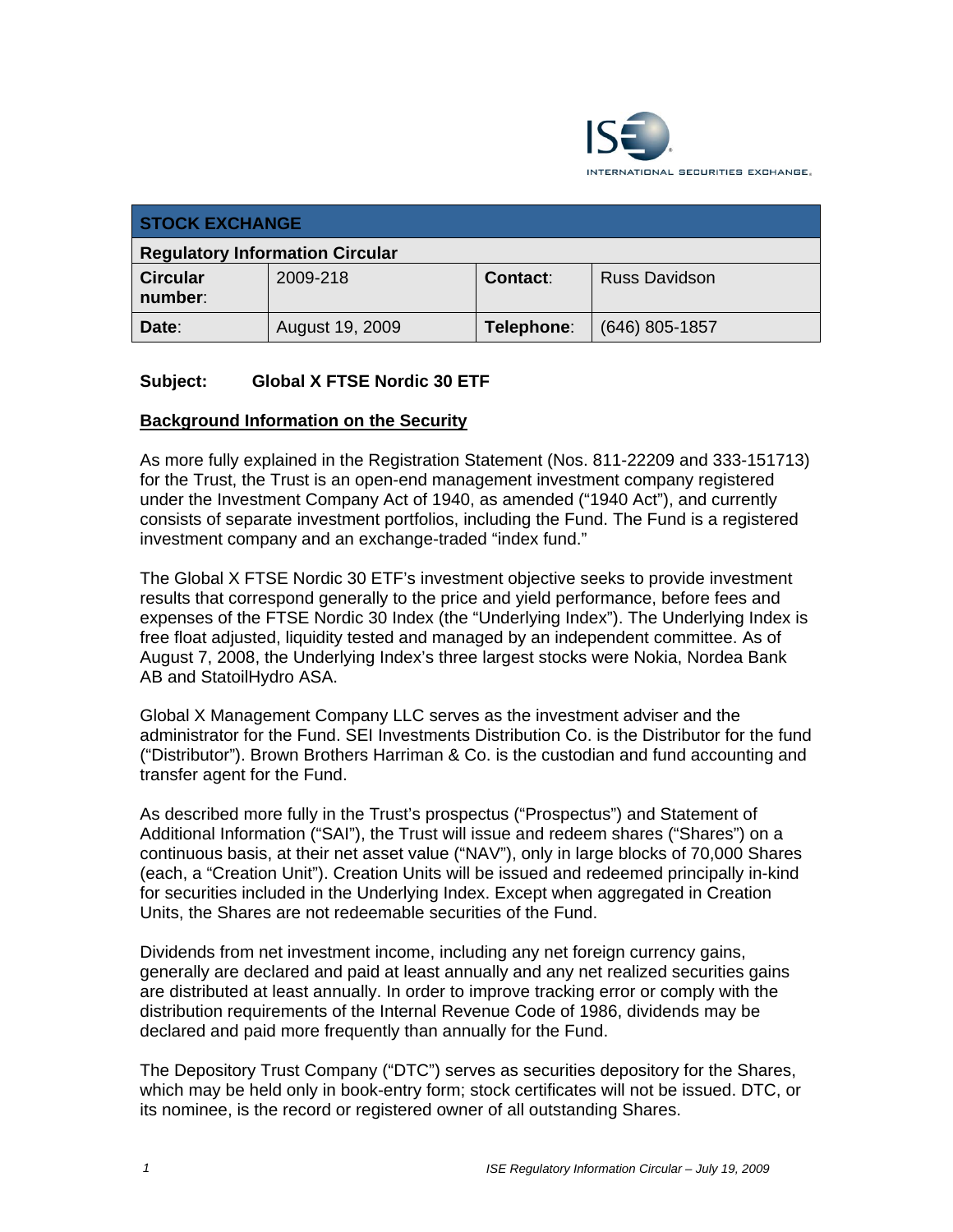The NAV per Share of the Fund will be determined as of the close of trading (normally, 4:00 p.m. Eastern Standard Time ("ET")) on each day that the Exchange is open for business (a "Business Day"). NAV is calculated by dividing the value of the net assets of a Fund (i.e., the total value of its assets less all liabilities) by the total number of Shares of the Fund outstanding. NAV will be available from the Distributor and is also available to National Securities Clearing Corporation ("NSCC") participants through data made available from NSCC.

The Trust's registration statement describes the various fees and expenses for the Fund's Shares. For a more complete description of the Fund and the Index, visit www.globalxfunds.com.

#### **Principal Risks**

Interested persons are referred to the Prospectus for a description of risks associated with an investment in the Shares. These risks include foreign market risk and the risk that a Fund's return may not match the return of its index for a number of reasons including the incursion by a Fund of operating expenses and costs not applicable to its index. In addition, as noted in the Prospectus, the Shares may trade at market prices that may differ from their NAV. The NAV of the Shares will fluctuate with changes in the market value of the Fund's holdings. The market prices of the Shares will fluctuate in accordance with changes in NAV as well as the supply and demand for the Shares on the Exchange.

#### **Exchange Rules Applicable to Trading in the Shares**

The Shares are considered equity securities, thus rendering trading in the Shares subject to the Exchange's existing rules governing the trading of equity securities.

# **Trading Hours**

Trading in the shares on ISE is on a UTP basis and is subject to ISE equity trading rules. The shares will trade from 8:00 a.m. until 8:00 p.m. Eastern Time. Equity Electronic Assess Members ("Equity EAMs") trading the shares during the Extended Market Sessions are exposed to the risk of the lack of the calculation or dissemination of underlying index value or intraday indicative value ("IIV"). For certain derivative securities products, an updated underlying index value or IIV may not be calculated or publicly disseminated in the Extended Market hours. Since the underlying index value and IIV are not calculated or widely disseminated during Extended Market hours, an investor who is unable to calculate implied values for certain derivative securities products during Extended Market hours may be at a disadvantage to market professionals.

# **Suitability**

Trading in the Shares on ISE will be subject to the provisions of ISE Rule 2123(l). Members recommending transactions in the Shares to customers should make a determination that the recommendation is suitable for the customer. In addition, members must possess sufficient information to satisfy the "know your customer" obligation that is embedded in ISE Rule 2123(l).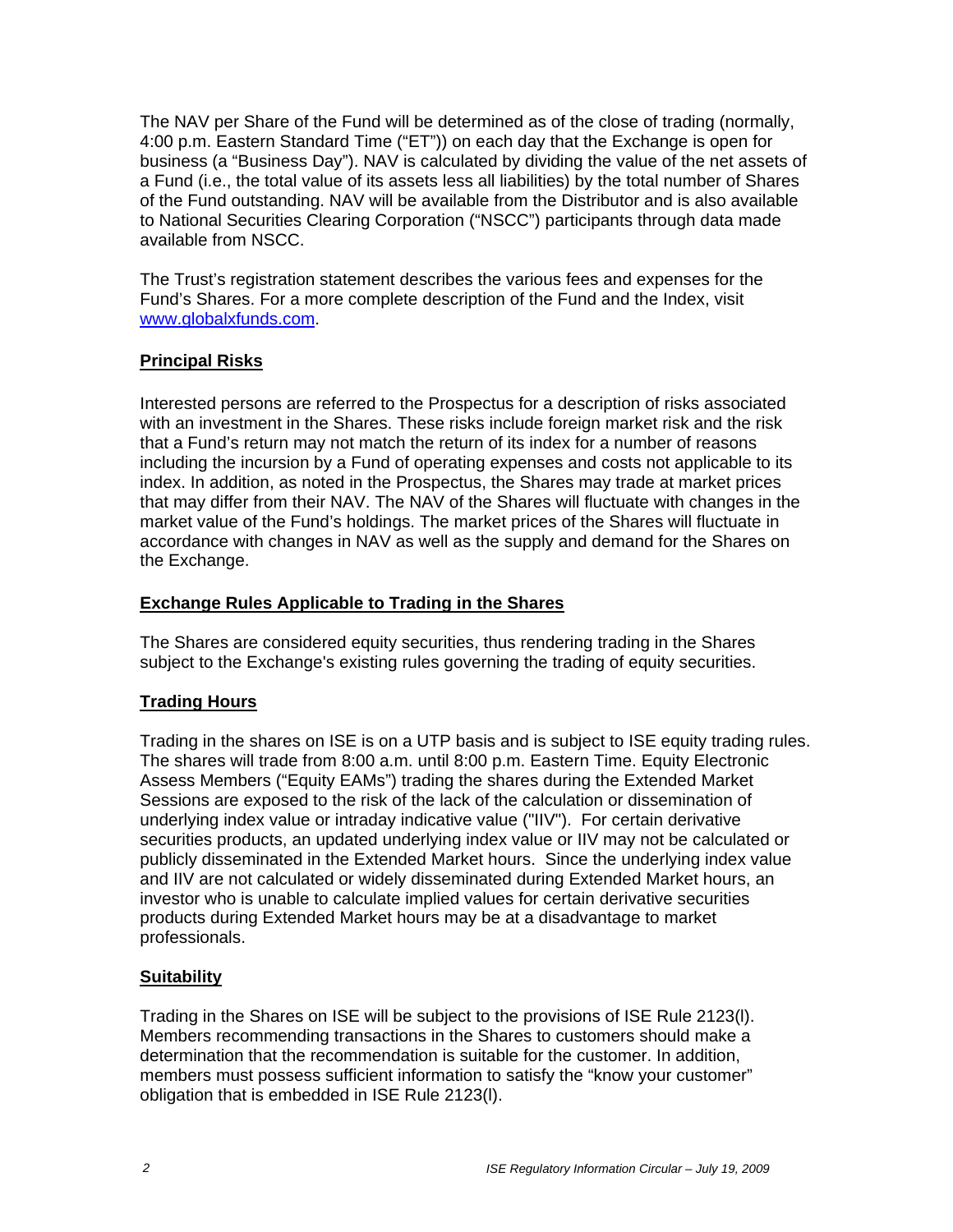Equity EAMs also should review FINRA Notice to Members 03-71 for guidance on trading these products. The Notice reminds members of their obligations to: (1) conduct adequate due diligence to understand the features of the product; (2) perform a reasonable-basis suitability analysis; (3) perform customer-specific suitability analysis in connection with any recommended transactions; (4) provide a balanced disclosure of both the risks and rewards associated with the particular product, especially when selling to retail investors; (5) implement appropriate internal controls; and (6) train registered persons regarding the features, risk and suitability of these products.

## **Trading Halts**

ISE will halt trading in the Shares of a Trust in accordance with ISE Rule 2101(a)(2)(iii). The grounds for a halt under this Rule include a halt by the primary market because it stops trading the Shares and/or a halt because dissemination of the IIV or applicable currency spot price has ceased, or a halt for other regulatory reasons. In addition, ISE will stop trading the Shares of a Trust if the primary market de-lists the Shares.

#### **Delivery of a Prospectus**

Pursuant to federal securities laws, investors purchasing Shares must receive a prospectus prior to or concurrently with the confirmation of a transaction. Investors purchasing Shares directly from the Fund (by delivery of the Deposit Amount) must also receive a prospectus.

Prospectuses may be obtained through the Distributor or on the Fund's website. The Prospectus does not contain all of the information set forth in the registration statement (including the exhibits to the registration statement), parts of which have been omitted in accordance with the rules and regulations of the SEC. For further information about the Fund, please refer to the Trust's registration statement.

#### **Exemptive, Interpretive and No-Action Relief Under Federal Securities Regulations**

The Commission has issued a letter dated January 24, 2007 (the "No-Action Letter") granting exemptive, interpretive and no-action relief from certain provisions of and rules under the Securities Exchange Act of 1934 for the ProShares Trust.

#### **Regulation M Exemptions**

Generally, Rules 101 and 102 of Regulation M prohibit any "distribution participant" and its "affiliated purchasers" from bidding for, purchasing, or attempting to induce any person to bid for or purchase any security which is the subject of a distribution until after the applicable restricted period, except as specifically permitted in Regulation M. The provisions of the Rules apply to underwriters, prospective underwriters, brokers, dealers, and other persons who have agreed to participate or are participating in a distribution of securities.

The Commission issued a No-Action Letter by which persons participating in a distribution of shares of a fund may engage in secondary market transactions in such shares during their participation in such a distribution, despite the requirements of from Rule 101 under Regulation M. In addition, the Commission has permitted persons who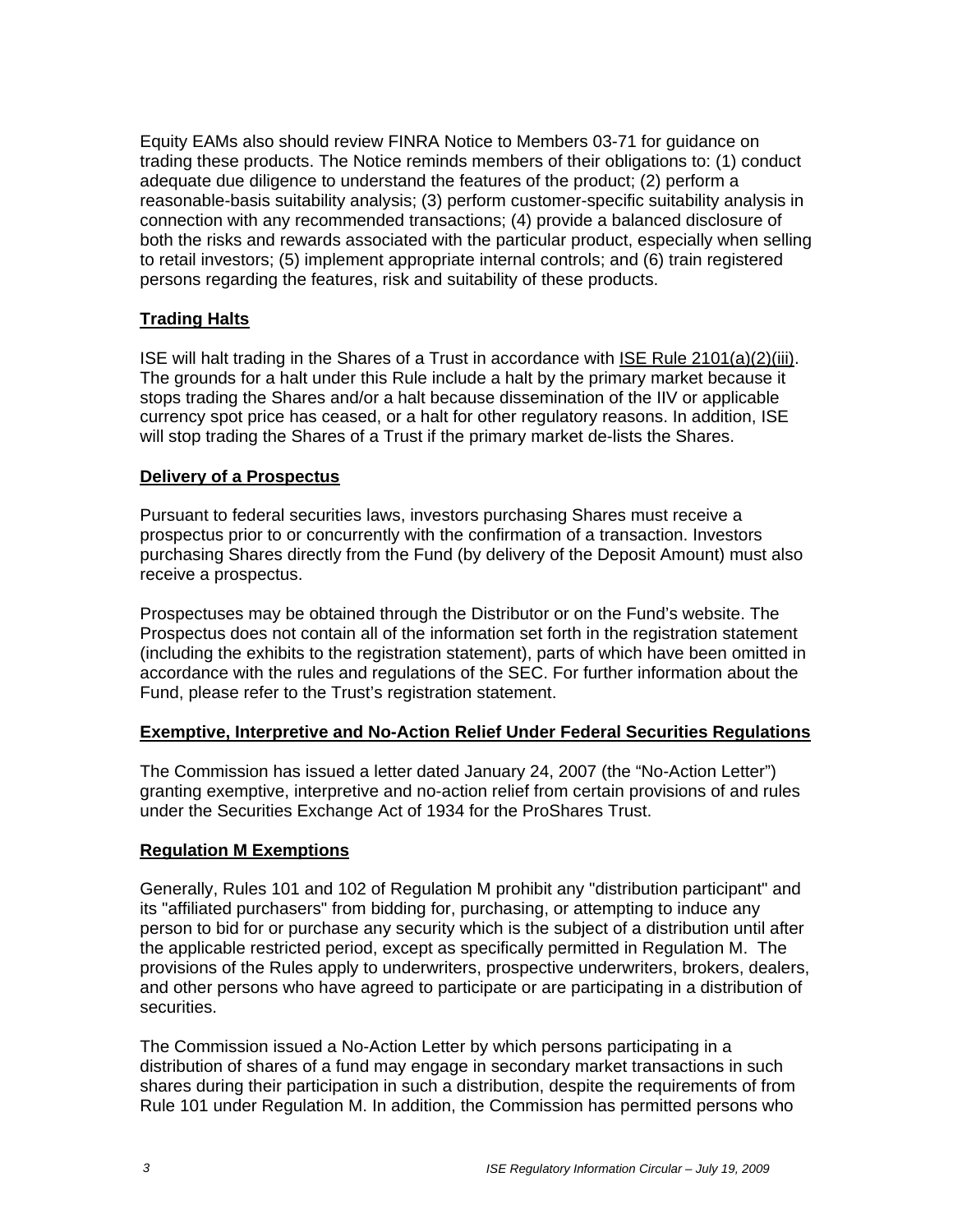may be deemed to be participating in the distribution of shares of a fund (i) to purchase securities for the purpose of purchasing creation unit aggregations of fund shares and (ii) to tender securities for redemption in Creation Unit Aggregations. Further, the Commission has clarified that the tender of fund shares to the Fund for redemption does not constitute a bid for or purchase of any of the Funds' securities during the restricted period of Rule 101. The Commission has issued a No-Action Letter to paragraph (e) of Rule 102 under Regulation M which allow the redemption of fund shares in creation unit aggregations during the continuous offering of shares.

## **Customer Confirmations for Creation or Redemption of Fund Shares (SEC Rule 10b-10)**

Broker–dealers who handle purchases or redemptions of Fund shares in Creation Units for customers will be permitted to provide such customers with a statement of the number of Creation Unit Aggregations created or redeemed without providing a statement of the identity, number and price of shares of the individual securities tendered to the Fund for purposes of purchasing creation unit aggregations ("Deposit Securities") or the identity, number and price of shares to be delivered by the Trust to the redeeming holder ("Redemption Securities"). The composition of the securities required to be tendered to the Fund for creation purposes and of the securities to be delivered on redemption will be disseminated each business day and will be applicable to requests for creations or redemption, as the case may be, on that day. This exemptive relief under Rule 10b-10 with respect to creations and redemptions is subject to the following conditions:

- 1) Confirmations to customers engaging in creations or redemptions must state that all information required by Rule 10b-10 will be provided upon request;
- 2) Any such request by a customer for information required by Rule 10b-10 will be filed in a timely manner, in accordance with Rule 10b-10(c);
- 3) Except for the identity, number and price of shares of the component securities of the Deposit Securities and Redemption Securities, as described above, confirmations to customers must disclose all other information required by Rule 10b-10(a).

# **SEC Rule 14e-5**

The Commission has permitted any person acting as a dealer-manager of a tender offer for a component security of fund (1) to redeem fund shares in creation unit aggregations from the issuer that may include a security subject to such tender offer and (2) to purchase fund shares during such tender offer. In addition, a No-Action has been issued under Rule 14e-5 states that if a broker-dealer acting as a dealer-manager of a tender offer for a security of the Fund purchases or arranges to purchase such securities in the secondary market for the purpose of tendering such securities to purchase one or more creation unit aggregations of shares, it must be made in conformance with the following:

- i. such bids or purchases are effected in the ordinary course of business, in connection with a basket of 20 or more securities in which any security that is the subject of a distribution, or any reference security, does not comprise more than 5% of the value of the basket purchased; or
- ii. purchases are effected as adjustments to such basket in the ordinary course of business as a result of a change in the composition of the underlying index; and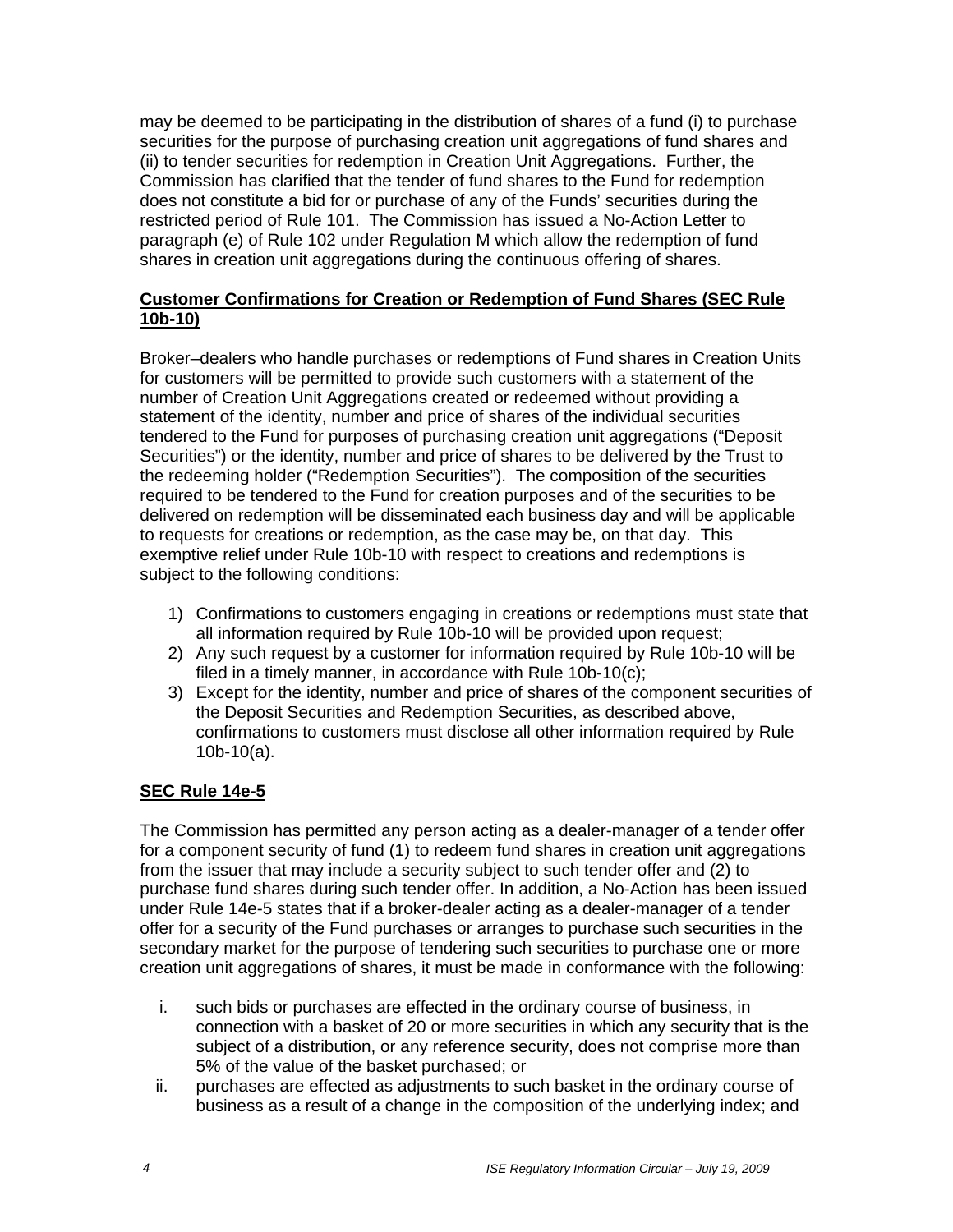iii. such bids or purchases are not effected for the purpose of facilitating such tender offer.

# **Section 11(d)(1); SEC Rules 11d1-1 and 11d1-2**

Section 11(d)(1) of the Act generally prohibits a person who is both a broker and a dealer from effecting any transaction in which the broker-dealer extends credit to a customer on any security which was part of a new issue in the distribution of which he participated as a member of a selling syndicate or group within thirty days prior to such transaction. The Commission has clarified that Section 11(d)(1) does not apply to broker-dealers that are not authorized participants (and, therefore, do not create creation unit aggregations) that engage in both proprietary and customer transactions in shares of a fund in the secondary market, and for broker-dealer authorized participants that engage in creations of creation unit aggregations. This relief is subject to specific conditions, including the condition that such broker-dealer (whether or not an authorized participant) does not, directly or indirectly, receive from the fund complex any payment, compensation or other economic incentive to promote or sell the shares of a fund to persons outside the fund complex, other than non-cash compensation permitted under NASD Rule 2830 (I)(5)(A), (B) or (C). See letter dated November 22, 2005 from Brian A Bussey, Assistant Chief Counsel, SEC Division of Market Regulation, to Barclays Global Investors, N.A., dated November 22, 2005. The Commission has issued a No-Action Letter under Section 11(d)(1) of the Act states that broker-dealers may treat shares of a fund, for purposes of Rule 11d1-2, as "securities issued by a registered open-end investment company as defined in the Investment Company Act" and thereby extend credit or maintain or arrange for the extension or maintenance of credit on shares that have been owned by the persons to whom credit is provided for more than 30 days, in reliance on the exemption contained in the rule.

# **SEC Rule 15c1-5 and 15c1-6**

The Commission has issued a No-Action letter with respect to Rule 15c1-5 and Rule 15c1-6 as to the required disclosure of control by a broker or dealer with respect to creations and redemptions of fund shares and secondary market transactions therein.

**This Regulatory Information Circular is not a statutory Prospectus. Equity EAMs should consult the Trust's Registration Statement, SAI, Prospectus and the Fund's website for relevant information.**